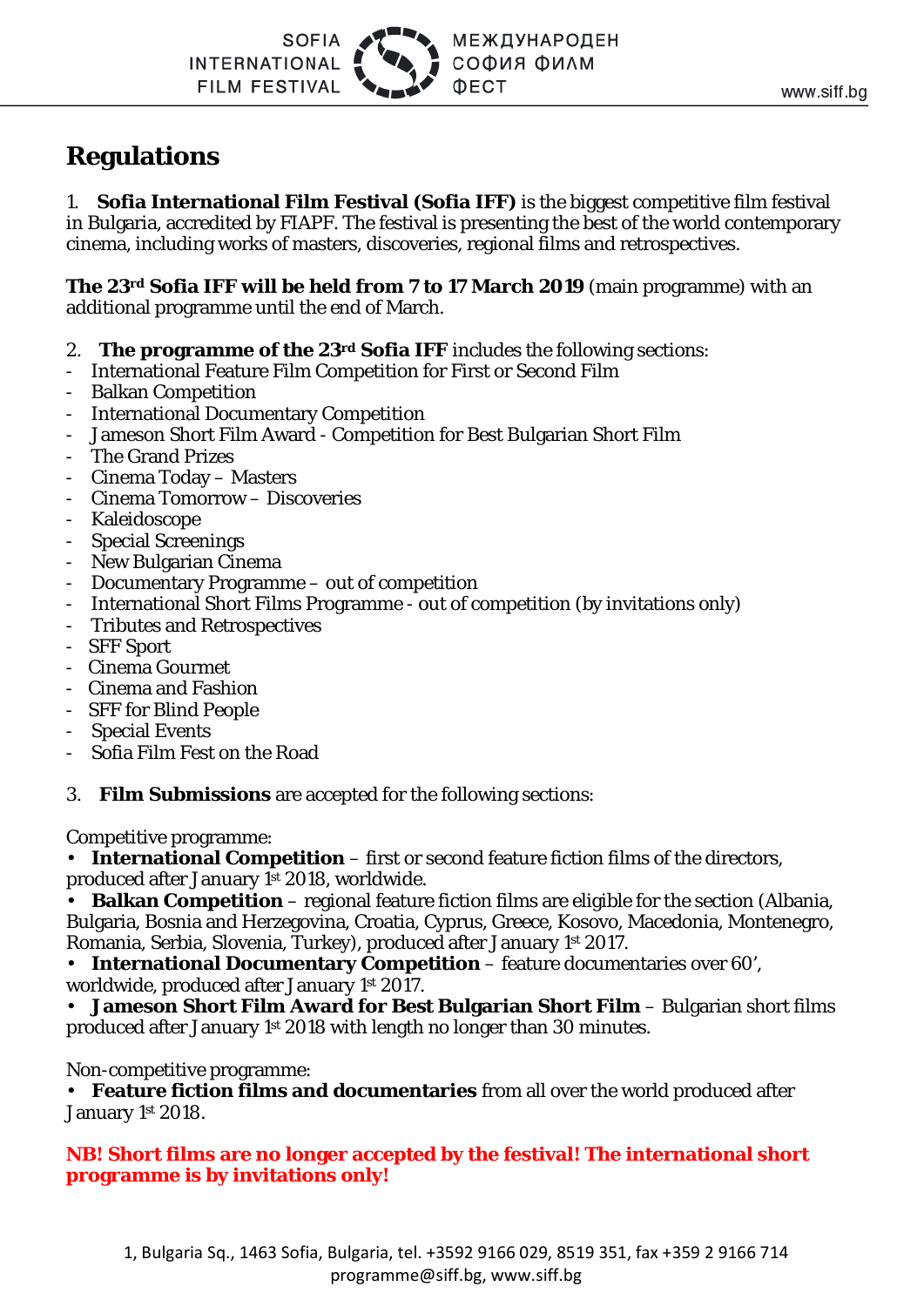# 4. **Deadline for submissions**

Deadline for foreign entries: Early deadline: October 1st, 2018 Regular deadline: November 30th, 2018 Deadline for Bulgarian feature film entries: December 1st, 2018 Deadline for Bulgarian short films: December 21st, 2018

The festival director will select the films with the support of programme advisors/selection committee. The final programme is to be announced at the beginning of February.

#### 5. **Film Formats**

• For selection purposes: DVD Pal with English subtitles or secured online screener /valid at least three months after the submission deadline/.

• Accepted screening formats for the selected films: DCP; Blu-ray and HD file on exceptional occasions.

• Screeners of the selected films for translation should be sent to the festival until February 1st. The screening formats should reach the Festival before March 1st, 2019.

6. Sofia IFF will cover all costs connected with the transportation of prints of the films selected for the Competitive sections to Sofia and back to the address given by the producer (airport) in case the film does not have another destination. Sofia IFF will cover one way of the costs connected with the transportation of the film prints of the other Festival programmes. Sofia IFF will cover all the expenses connected with the storage and insurance of the films during the Festival.

7. Sofia IFF invites representative of the films in the International Competition and Balkan Competition. All conditions for the festival guests are included in their personal invitations.

### **8. NB! The festival requests submission fee as follows:**

Early bird – 25 EUR for submission of a foreign feature film from September 1st until October 1st.

Regular – 35 EUR for submission of a foreign feature film from October 2nd until November 30th.

Within 7 working days after submitting the online entry form, and only if the film complies with the Festival Regulations, the submitter will receive a Paypal invoice to proceed with the payment of the entry fee.

The film will be considered for the festival selection only after the invoice is duly paid. The submission fee is not refundable once it has been paid.

9. The festival does not pay screening fees for the films in the competitive sections.

10. Accreditation requests will be open from February 1st, 2019 until March  $3<sup>rd</sup>$ , 2019.

#### 11. **Festival Juries and Awards**

• International Jury of five members will decide upon 12 films in the International Competition and 12 films in the Jameson Short Film Award Competition and award the